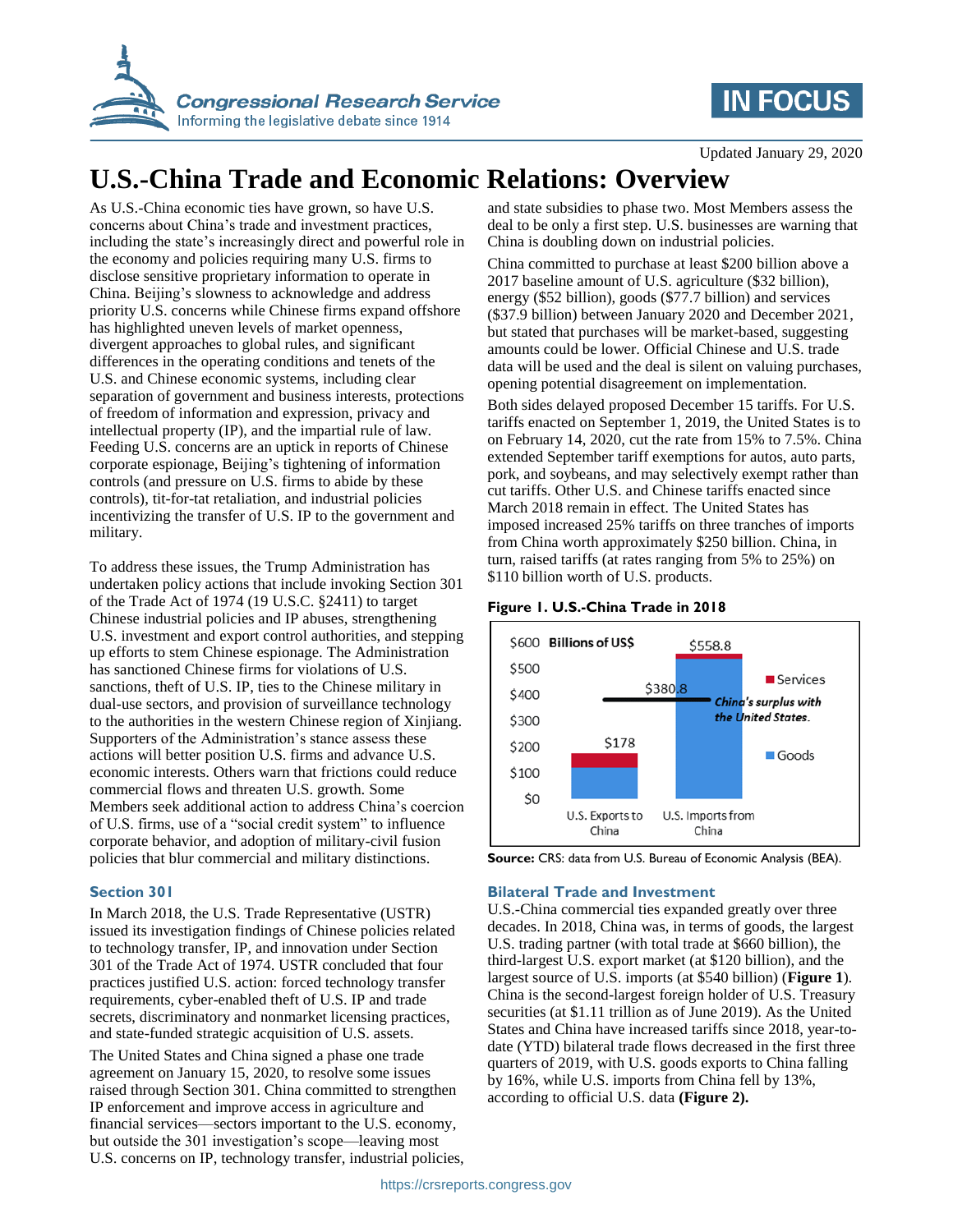<span id="page-1-0"></span>**Figure 2. U.S.-China Trade in 2018 and 2019**



**Source:** CRS: data from U.S. Bureau of Economic Analysis (BEA).

Foreign direct investment (FDI) flows in both directions have slowed since 2017. RhG estimates China FDI into the U.S. went from \$45.5 billion in 2016 to \$29.4 billion in 2017 and \$4.8 billion in 2018, but announced deals show China's sustained interest in U.S. biotech, health, and technology sectors through commercial ties not captured in FDI data (e.g., venture capital, private equity, research and development, and open source technology platforms).

#### **Figure 3. U.S.-China FDI Flows in 2018**



**Source:** CRS with data from BEA and the Rhodium Group (RhG). **Notes:** VC = Venture capital. BEA records net flows and may undercount FDI by not capturing all FDI via other countries, territories, or tax havens, or acquisitions made by U.S. affiliates of foreign firms. RhG records gross flows and attempts to identify FDI by Chinese firms regardless of where firms are based or sources of money for investment.

**Trade Deficit.** President Trump has raised concerns about U.S. trade imbalances with China. Some view the bilateral trade deficit as an indicator of Chinese trade barriers including currency manipulation and Chinese policies and practices that discourage direct U.S. exports and incentivize manufacturing in China. Others view conventional data on the trade deficit as misleading because China's role as a point of assembly in global supply chains means Chinese export data includes the value of imported inputs from other markets. In August 2019, the United States formally labeled China a currency manipulator under the terms of the 1988 Trade Act, the first such designation in 25 years, and lifted the designation in January 2020 in response to China's currency commitments in the phase one trade deal.

**Industrial Policies, Technology, and IP.** To further its national development goals, China's government employs interrelated industrial policies that seek the transfer of foreign IP and knowhow to China in sectors in which the

United States has strong comparative advantages. These policies, such as *Made in China 2025,* feature a heavy government role in directing and supporting Chinese business and include government-set targets, governmentguided funds, subsidies, tax breaks, low-cost loans, trade and investment barriers, and discriminatory IP, procurement, and standards practices. U.S. companies are also concerned about China's cyber and data policies that require the disclosure of sensitive information. In 2018, the U.S. National Counterintelligence and Security Center warned that China's "expansive efforts in place to acquire U.S. technology to include sensitive trade secrets and proprietary information," if not addressed, "could erode America's long-term competitive economic advantage."

**National Security.** Congress and the Administration have responded to national security concerns about China's industrial policies and role in technology supply chains. Citing a "national emergency," the President in May 2019 issued Executive Order 13873, stating that U.S. purchases of information and communications technology (ICT) goods and services from "foreign adversaries" pose a national security risk and authorizing the federal government to ban ICT transactions deemed to pose an "undue risk." The U.S. Department of Commerce responded by adding Chinese firm Huawei and 68 of its non-U.S. affiliates to the Bureau of Industry and Security's Entity List, generally requiring an export license for the sale or transfer of U.S. technology, but has issued waivers. Efforts to tighten gaps in these policies are exposing U.S. interagency debates about the potential impact on U.S. technology firms. Legislation enacted in 2018 (P.L. 115- 232) reforms U.S. foreign investment review and export control authorities. Some Members are concerned about the delay in establishing new controls on certain emerging and foundational technologies that are required to implement both the investment review and export control reforms.

**Industrial Overcapacity.** China is a top global steel and aluminum producer. In 2009, it issued 13 industry support plans allowing its firms to expand steel and aluminum capacity while much of the world dialed back. Assessing persistent global overcapacity, the United States in March 2018 announced tariffs on all aluminum (10%) and steel (25%) imports citing national security concerns (Section 232, Trade Expansion Act of 1962, PL 87-794). China responded by raising tariffs by 15% to 25% on \$3 billion of U.S. exports and filing a World Trade Organization case.

**Financial Markets.** Some Members are concerned about China's access to U.S. capital markets. Responding to warnings by the Securities and Exchange Commission and the Public Company Accounting Oversight Board that they cannot inspect the work of auditing firms in China that examine U.S. listed firms, S. 1731 and H.R. 3124 would require Chinese firms that fail to meet U.S. auditing requirements to delist from U.S. exchanges. H.R. 2903 would bar the U.S. government's Thrift Savings Plan (TSP) from investing "in any entity in peer or near-peer competitor nations," a category that would include China.

**Karen M. Sutter**, Specialist in Asian Trade and Finance